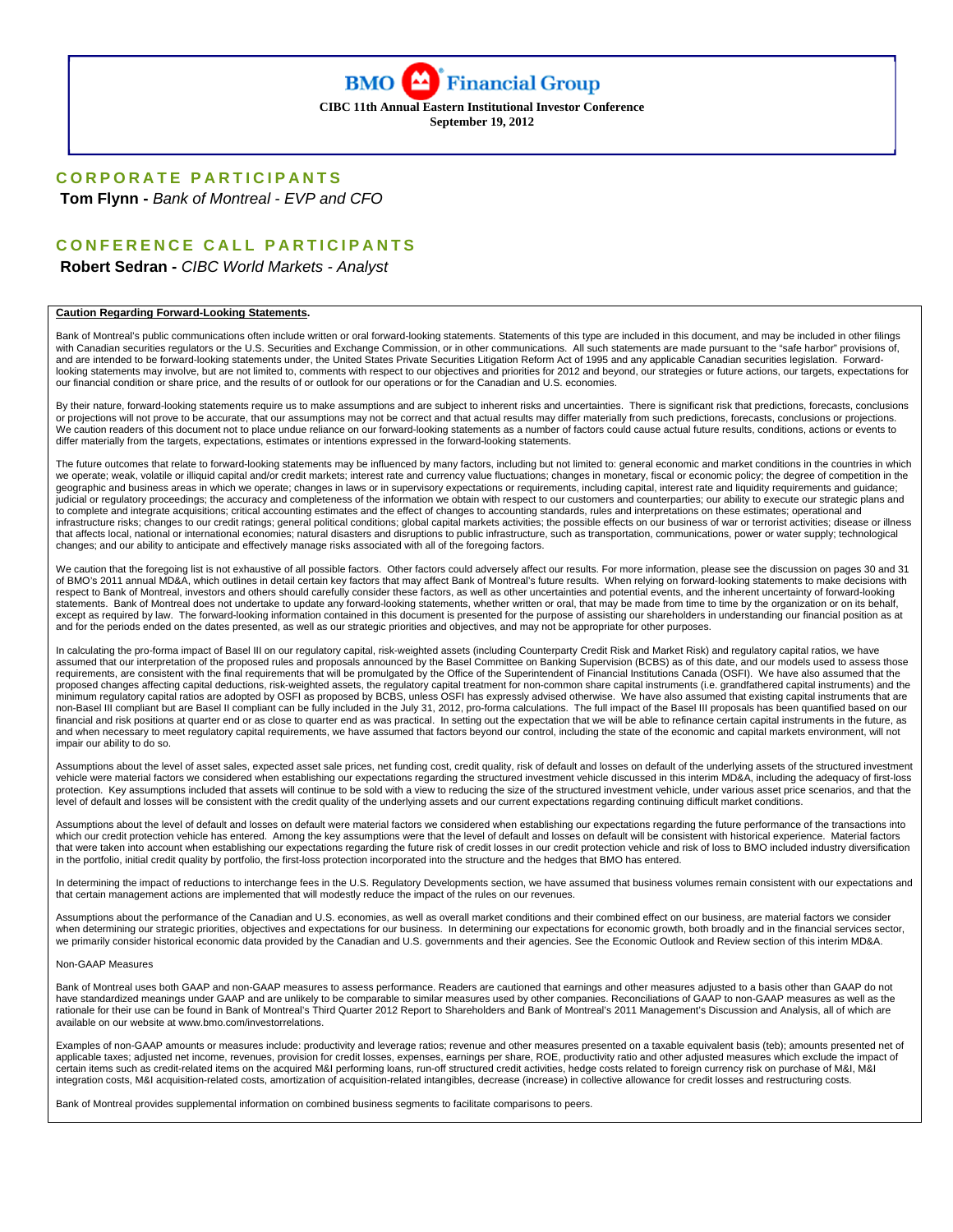# **Robert Sedran -** *CIBC World Markets - Analyst*

Okay, good afternoon everyone. Welcome back to the afternoon session. Our next guest is Tom Flynn from Bank of Montreal. Tom was appointed to his current position of EVP and Chief Financial Officer in March of -- I have of this year, it's been a few years now, hasn't it?

# **Tom Flynn -** *Bank of Montreal - EVP and CFO*

Last year.

#### **Robert Sedran -** *CIBC World Markets - Analyst*

Last year. He joined BMO in 1992, he went on to serve in a number of roles within BMO Capital Markets businesses, including Head of Financial Services, Investment Banking, which I'm guessing came in handy during some of the M&I negotiations and some of work around there as well. He also served as Chief Risk Officer from 2008 to 2011, which as many people will remember was a particularly risky time. So before we start, I have been asked to tell you that Tom's comments may include forward-looking statements that are subject to certain risks and uncertainties. Listeners should consult BMO's public filings for more information.

So thanks for coming, welcome to Montreal.

# **Tom Flynn -** *Bank of Montreal - EVP and CFO*

Thank you for having us.

## **Robert Sedran -** *CIBC World Markets - Analyst*

I want to start and I know it's something you guys talk about regularly, but it's always helpful to get a little bit of color in terms of how the M&I integration is progressing and where we are in terms of the technology integration and how things are looking as we approach the end of the year.

# **Tom Flynn -** *Bank of Montreal - EVP and CFO*

Sure. So we closed our acquisition of M&I a little over a year ago; announced it in December of 2010. And I would say as we sit here today, we feel very good about the transaction and are happy where we are with the acquisition being behind us from a close perspective and our integration is going well. We have had the good fortune of having the transaction be accretive every quarter since we closed and that's better than the guidance that we gave on announcement and that's partially because synergies are expected to be \$400 million or higher currently compared to \$250 million as the estimate when we announced and we're around halfway there in terms of synergy realization to this point.

And the businesses are coming together in a really good fashion, so we're pleased with how the core operations are coming together. The management team was in place basically day one, and we're seeing good progress in the market on the commercial side where our commercial loan growth is 10% year-to-date through the first three quarters of the year; So good traction in the market, and good traction from a management perspective. The integration is progressing well. As I said, we are working on our systems conversion, which we expect will take place later this year and that is going well and on track. So good news is no big surprises of a really negative or positive nature and we feel good about the transaction.

# **Robert Sedran -** *CIBC World Markets - Analyst*

Why do these synergy numbers keep treading higher, I mean every time you guys sort of revise it, we find another \$50 million or so. So is there just a bunch of desks with cash stuffed in them that you've unlocked somehow?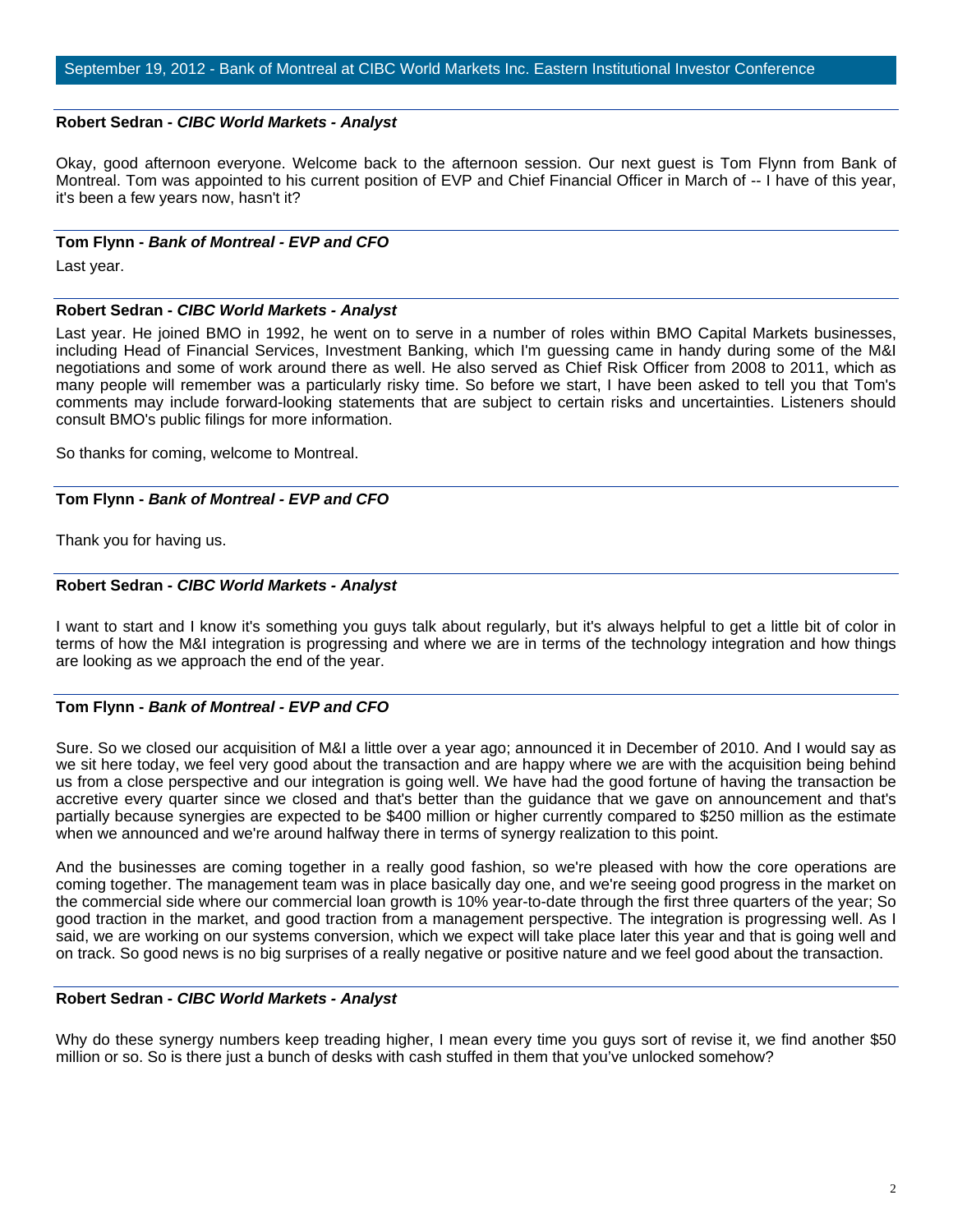## **Tom Flynn -** *Bank of Montreal - EVP and CFO*

We wish it was that easy. When we came out with the synergy number on announcement, I'd say we were a little bit cautious about the number we put forward because we had only done so much work. And as you know in any M&A transaction, you do detailed due diligence, you talk to management, but you learn a lot more after you announce and get the opportunity to get into the business in even greater depth.

And as we worked through our plan for integrating the business, we found more opportunity to reduce the cost base of the combined companies. And so I'd say the pattern we went through isn't that unusual and that not infrequently estimates where synergies increased through time. The increase here maybe is a little over average, reflects a lot of hard work by people on our teams. And I think if you compare the synergy number that we're talking about now as a percentage of the expense base of M&I pre-transaction, we would be in a zone of what you would expect based on other US bank acquisition transactions.

## **Robert Sedran -** *CIBC World Markets - Analyst*

When you think about the technology integration, that is I guess the next big step and that is scheduled for later this year, I think you said, right? Is it a question of moving everyone on to the old Harris platform? Is it a question of a brand-new system being implemented throughout both legacy banks or how significant is this? And when you think about these kind of processes, it always seems like they never go completely smoothly. So what kind of contingency are you building in that case as well?

# **Tom Flynn -** *Bank of Montreal - EVP and CFO*

Well, a few comments on that. First, we're not doing anything that hasn't been done many times before. So systems conversions are big events that require lots of work. But they happen all the time and there is nothing about this conversion that makes it unusually difficult. It's not a single conversion. So there are different systems within the platform that run to varying degrees independently. And so the approach we're taking varies by sort of component of the overall systems architecture in the operation.

And for some of the parts of the technology platform, we're moving to the legacy Harris platform. In a few instances although not as many, we're moving to parts of the M&I platform and in some cases, we're moving to a new platform that will give us greater capacity to deal with the larger volumes that we've got from the two banks and also more scalability going forward if we had volumes through time. And we think it will go well and they're big undertakings, they're complicated. We've got a really good team of people focused on it internally and we've also got good support from a couple of firms that are helping us and have worked with other clients through time. So we're not expecting any big surprises as we work through the remainder of the work.

# **Robert Sedran -** *CIBC World Markets - Analyst*

Okay. So that's the expense story. When you think about the revenue opportunity in the US and how things are progressing against what you would have hoped or planned for, those are two different things presumably. I'm guessing that the economic recovery is perhaps not as robust as you would have hoped for into 2012 is when you actually announced the deal. So progressing against what you would have planned for in the top line, is revenue coming in as you would have hoped as well?

#### **Tom Flynn -** *Bank of Montreal - EVP and CFO*

More or less, yes, and I say more or less because you have to tell the story in the parts. On the commercial banking side, we're happy with the performance that we've had in the core C&I portfolio, up 10% year-to-date as I talked about earlier and benefiting from a really strong capability that results from putting two banks that were good in that area together. The commercial real estate portfolio we have talked about as being an area where we're reducing it in places, so we're running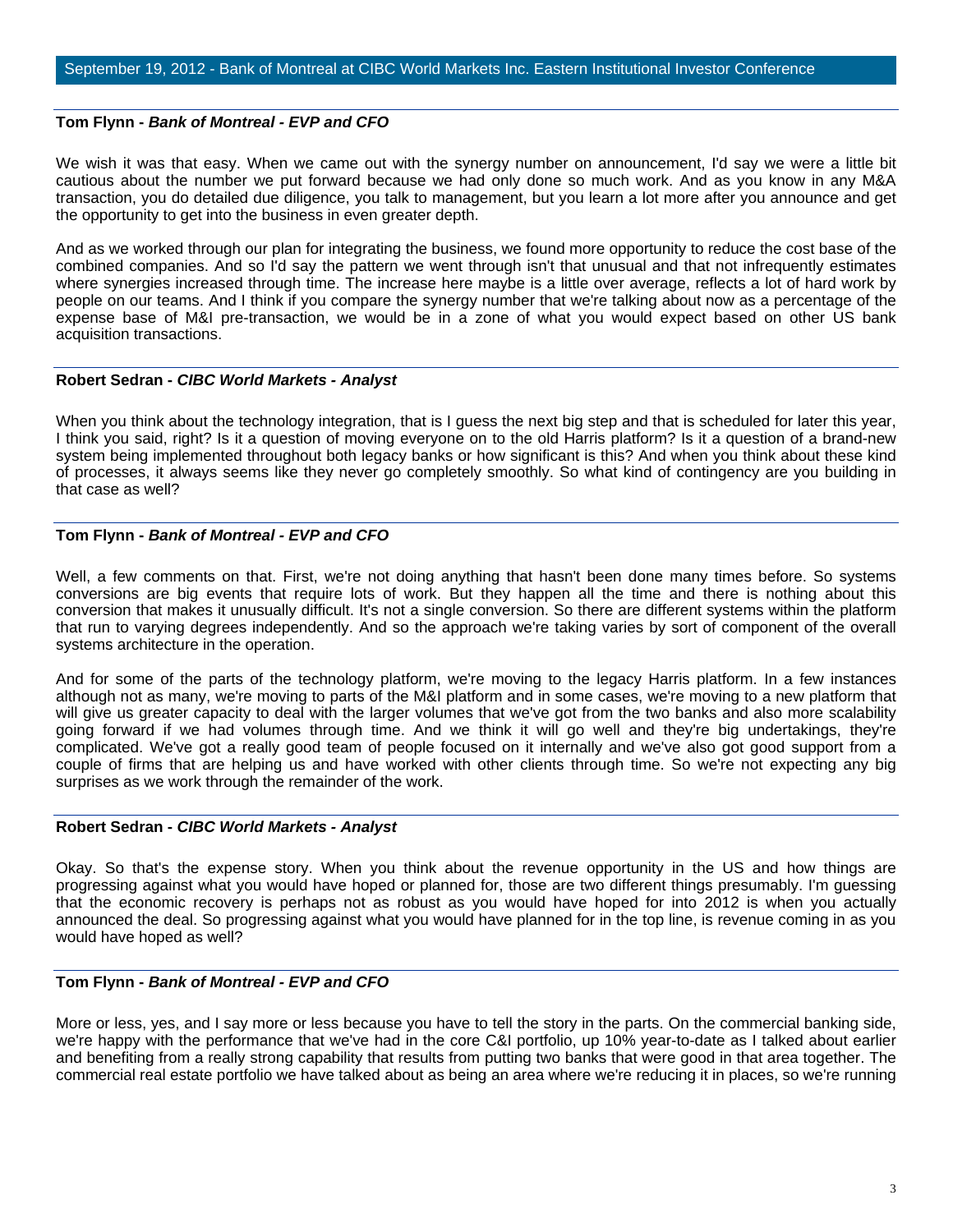off some of the higher risk commercial real estate that M&I had. We announced that plan at the time that we announced the transaction and have talked about it since.

And what we're finding there is that the portfolio is running off more quickly than we expected and that's a good news and a bad news story. The good news is that we're getting to the risk position we want to get to more quickly and that's a positive. The bad news is that there is a revenue consequence from that. And so we're behind where we thought we'd be on that portfolio from a revenue perspective, but not unhappy overall given the positive on the risk side.

The growth expectations that we had on the personal side of the business were pretty modest given the state of US consumer leverage and also the state of the housing market. And so there we're pretty much performing in line with expectations and no big surprises.

So overall, the revenue picture is in line with what we would have expected. And the most important part of the revenue picture we think is what's going on on the commercial side because that's where we expect the growth to occur, and we're pleased with how things are going there.

# **Robert Sedran -** *CIBC World Markets - Analyst*

And when you think about the Midwest, I guess it has been knocked a bit sideways lately by some of the drought conditions that persisted through the summer. Is there any lasting impact on the region or is this more of a headline grabber or not much of an impact on your business?

## **Tom Flynn -** *Bank of Montreal - EVP and CFO*

I think it's a headline grabber, and we don't expect a significant impact on the business. The drought is absolutely having consequences for people in the agricultural business, but a good portion of the crops that are affected are insured and I think the number is, about 70% of the core crops in Illinois and Wisconsin are insured. And so the harvest levels are down, but people are covered by the insurance, and we don't think as a result, as we talked about in some detail on our Q3 conference call that there would be a significant credit consequence from the drought.

And the agricultural portfolio for us is one that is meaningful. It's a good part of our business. We've got a good capability there. So growth might be down a little bit, but we think that it's a transitory kind of a thing, and in the industry you have droughts from time to time and they impact the business for a year. But we don't think this will have more significant consequences.

#### **Robert Sedran -** *CIBC World Markets - Analyst*

Okay. So it seems to me, the track record of M&I so far is that you've bought very well, and the integration is all progressing very well. So maybe it's a little early to ask this question, but in terms of the overall footprint, as you're sort of approaching the full integration, how do you define scale in the US?

You clearly have it in Canada, do you have it in the US market and do you see it as a moving target? In other words, as competitors grow, scale gets redefined higher, or are you big enough to be at the point where you are now, where acquisitions are more of a nice to have rather than a need to have?

# **Tom Flynn -** *Bank of Montreal - EVP and CFO*

I'd say we're at the point now where acquisitions are more of a nice to have than a need to have, and we did think before the M&I acquisition that it was important to add to the scale of our US banking business and had been on the record for a few years saying that we wanted to meaningfully increase the size of that business. The M&I acquisition roughly doubles the banking business we've got in the Midwest.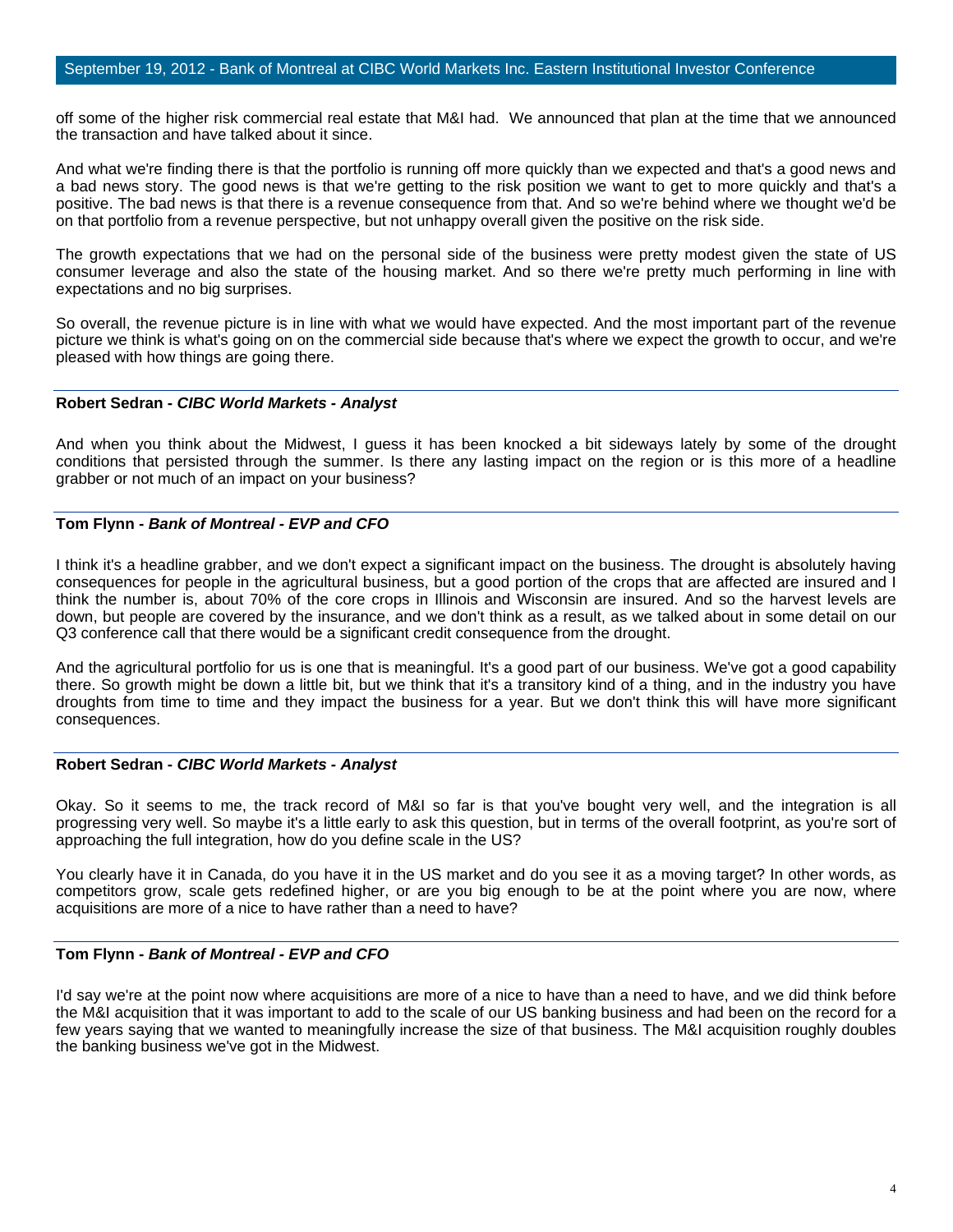# September 19, 2012 - Bank of Montreal at CIBC World Markets Inc. Eastern Institutional Investor Conference

We define our markets as being mainly in the Midwest. And in the Midwest states where we compete, we've got good positions. We're number three in those states overall from a deposit share perspective. We're number two in Chicago and we're number one in Wisconsin. So we've got a good position now in the market. Don't think that we need meaningful incremental scale to compete effectively in that market, and don't define our ambitions more broadly. So we'll look at smaller acquisitions that help us in local markets, but don't have a focus now on doing larger transactions like we did with M&I.

# **Robert Sedran -** *CIBC World Markets - Analyst*

Why do think the M&A environment has not been hotter? There's no question that the benefits of scale are certainly there. The regulatory environment is making it difficult for the smaller guys to operate. The carry trade maybe comes back someday, but it's certainly not there now, and I guess the bid-ask spreads still too wide. Are the seller's expectations still not rational?

## **Tom Flynn -** *Bank of Montreal - EVP and CFO*

I would say sellers have expectations that are higher than buyers. That's always a case to a degree, but I think it's particularly a problem when valuation levels are relatively low. And US banks trade at low multiples of tangible book. And I think in many cases, bank management teams and bank boards believe that it's better to hold out for a better price in the future, then sell at the current low valuation multiples and that may well be the right thing for them to do. And so I think a bid-ask spread is a contributor to the low level of M&A activity that we've had. And as well the economic uncertainty that exists has contributed to it as well. So we've got a situation in Europe that has been a source of uncertainty for everyone an overhang on activity, and the US is in the election cycle and that creates some uncertainty as well. And so those things have contributed to the lower level of activity, I think.

## **Robert Sedran -** *CIBC World Markets - Analyst*

So it doesn't feel like anything is going to -- there's no M&A catalyst that are picking up in the markets?

# **Tom Flynn -** *Bank of Montreal - EVP and CFO*

I don't think so.

#### **Robert Sedran -** *CIBC World Markets - Analyst*

And you're perfectly happy to just keep integrating M&I and keep bringing the synergies out of there and not too focused on the M&A market right now.

## **Tom Flynn -** *Bank of Montreal - EVP and CFO*

**Correct** 

## **Robert Sedran -** *CIBC World Markets - Analyst*

Okay. I want to move to the Canadian P&C business for a bit and the margins have gotten almost, not too much, but it's certainly gotten a lot of focus in terms of the margin for the industry and where things are going. Do you think there's been too much focus on the margin in the business and the underlying trends are still positive or is it the right place to be focused right now?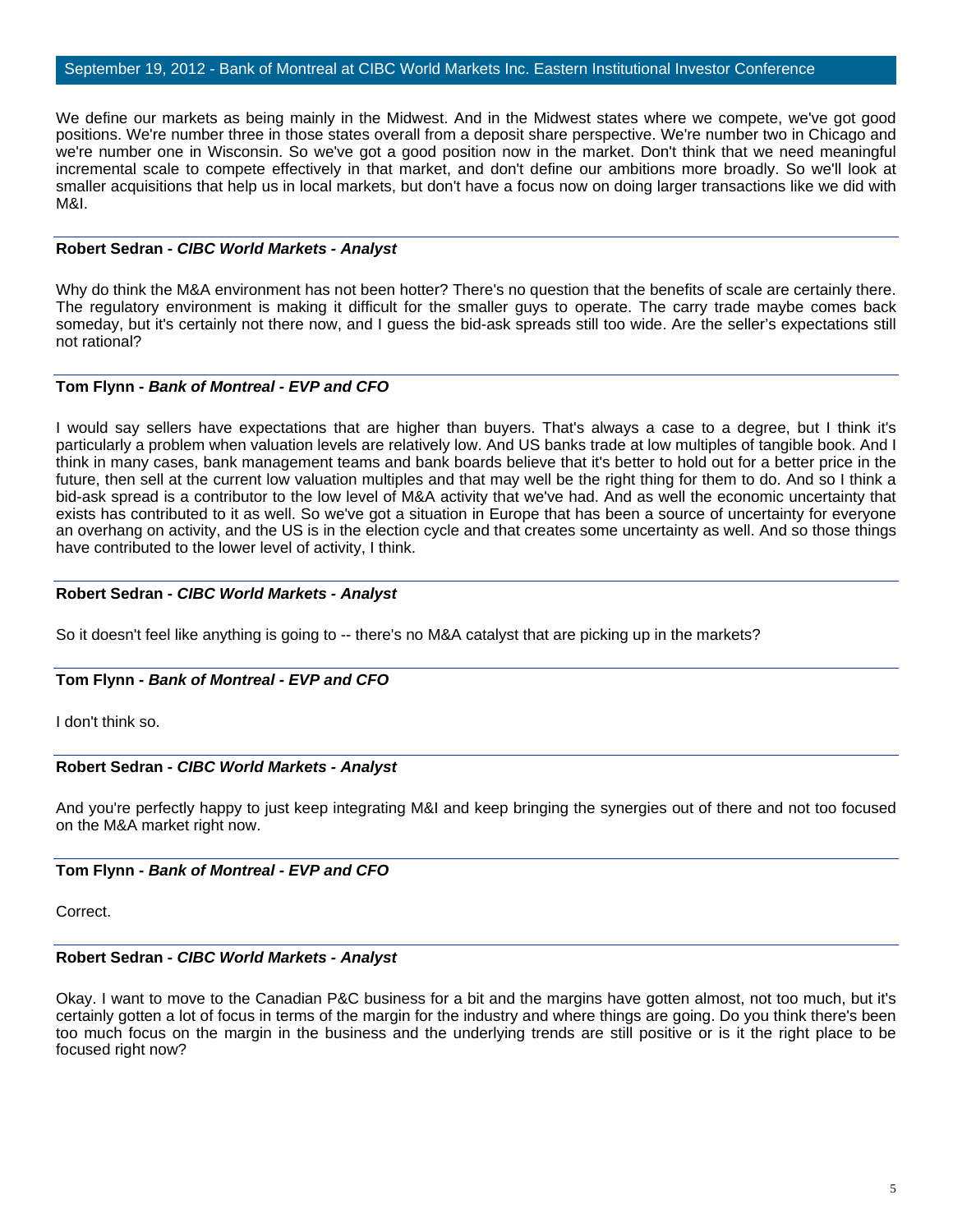## **Tom Flynn -** *Bank of Montreal - EVP and CFO*

I think it's a right place to focus amongst others. So the margin is an important driver of revenue growth and income growth and it is moving. So it's fair for analysts and shareholders to look at the trends and to ask about what's going on. That said, I think the focus has probably been a little disproportionate recently.

And to me, there are a few fundamental things going on, one is that rates are low, they've been low for a while and through time low rates have a negative impact on spread. We've seen that in our results and the industry is seeing that in the results generally. And so there's kind of not a lot of news in the fact that there is margin pressure, and point number two would be quarter to quarter the margin can move around.

And I think there's probably a little too much focus on the quarter to quarter noise that exists in the margins, and don't know that all of that discussion is all that informative for people. But I absolutely think that keeping an eye on the longerterm trend is an important thing for people to look at. And we've said that we expect there will continue to be some pressure on the margins into next year, view that as being driven mainly by the impact of low rates as opposed to competition and we'd expect trends that aren't that dissimilar from what we've seen over the course of the last year for the industry.

## **Robert Sedran -** *CIBC World Markets - Analyst*

Is it as simple as 25-50 basis points of rate increases and we should start to see some of that pressure ease? Is there a magic level we need to get to or is it the shape of the curve? Because I think the general assumption is that rates aren't going anywhere materially for a while, but that there's a potential into next year that the Bank of Canada may decide to start moving rates. Is it just that short-term rate providing a little bit of relief?

# **Tom Flynn -** *Bank of Montreal - EVP and CFO*

It's a combination of a few things and it varies based on different parts of the business. And so, we and other banks match our interest rate risk in the banking book and in essence we have interest rate expense that's floating against floating-rate assets and fixed against fixed-rate assets. And fixed means that we're paying a cost of funds that has about a two-and-ahalf year duration. And so if short rates start to move up, that will help parts of the business, won't impact others.

And in general, a parallel shift up in the yield curve is a good thing for the core banking business. If the market believes that the Bank of Canada is going to move into a tightening phase and that will go through a period of time where rates will move up through time, you can get some compression in spread as a near-term phenomenon because BA rates will rise more quickly than the official rate and that can cause a little bit of what we call prime to BA compression, but I think that's not an important issue from a longer-term perspective. And in general, higher rates are a good thing for profitability and that will be true across the yield curve.

## **Robert Sedran -** *CIBC World Markets - Analyst*

We talked a fair bit about the housing market this morning in a few of the sessions and I guess one of the surprising features has been the pace at which loan growth continues to expand, it's slowing, but it continues to expand, I think, faster than what seem to be sustainable rates. Has the pace of growth been surprising to you and is there a danger that we are actually inflating a bubble with some of the growth or are you comfortable with the housing market in particular in Canada?

# **Tom Flynn -** *Bank of Montreal - EVP and CFO*

We're comfortable with the housing market in Canada. We think that there is a balance of supply and demand and affordability is just fine given low rates, even though price has gone up. That said, we have been supportive of the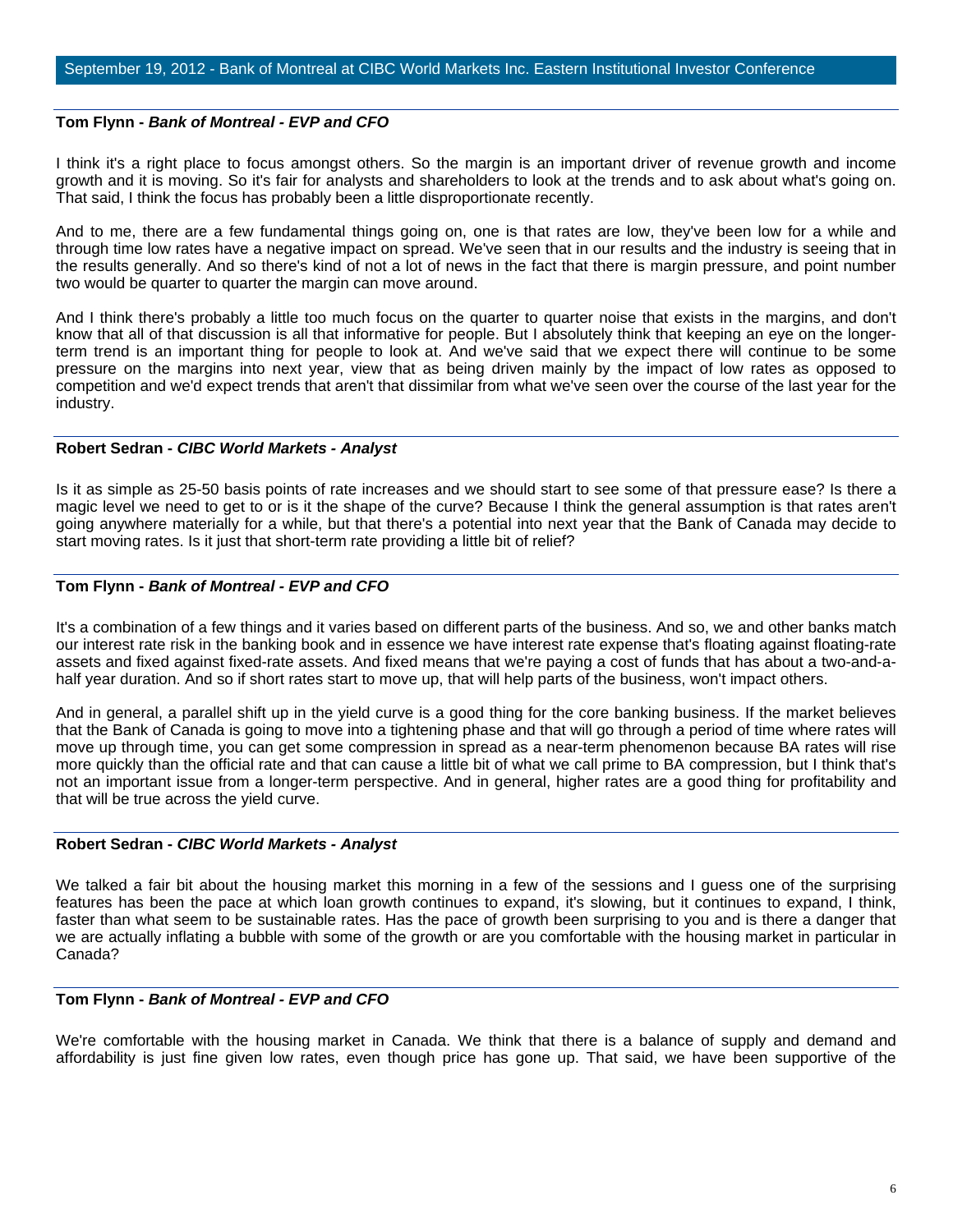measures that the government has taken to cool the market, and we think that a cooler market would be a healthy thing for the economy.

So our hope is actually that things cool somewhat and that's more of a volume comment than a price comment. And it looks like we're seeing early signs of that and we have been a little surprised by the growth that we've seen in the last couple of quarters, it's been higher than we expected, and our expectation is that growth will go down somewhat over the course of the next year and we think that that's good for the health of the market.

We're not expecting any kind of a significant contraction from a volume perspective or a price perspective. And reading the paper today, it was kind of funny to me that there was sort of a, "Oh My God" headline about signs that the housing market is cooling, because in fact people generally want the housing market to cool and the hope would be that as we see signs of that, there isn't alarm, but it's a sort of confirmation of the trends that people want to see and it's viewed in that kind of a light.

## **Robert Sedran -** *CIBC World Markets - Analyst*

A sign of relief more than getting concerned. Have you changed at all the adjudication standards or the credit standards? I know that the bank has been early or was certainly pushing much more on the 25-year AM product, which is fundamentally a healthier product for the consumer. But beyond that one product, have you been tightening standards across the credit channels as consumer debt has been rising, or is it still the Canadian consumer looks like they're okay, there's more doubt, but we think it's okay, we're going to continue to write business? What changes have you made to the process in terms of keeping the risk down?

# **Tom Flynn -** *Bank of Montreal - EVP and CFO*

So I'd say we've done a few things on the personal side and some on the commercial side as well. On the personal side, over the last two to three years, we have tightened in places as we look at our loan underwriting. As examples of that, as short rates have come down, we've underwritten variable rate mortgages off of a debt service capacity that's based on longer-term fixed rate, which would be higher and would result in people having less capacity to pay their mortgage. So we've sort of strengthened our disciplines around that over the last few years and we've stuck to what we think are good prudent underwriting standards generally.

We had been a promoter of 25-year mortgages and we were early in doing that in the market. We can't tell, but we believe a bigger portion of our book has a 25-year AM than would be average and we think that's a good product for consumers in a low rate environment because they're able to pay off their mortgage more quickly, given low rates and become debt free. So we've promoted that product as something that we think is good from a brand perspective, good from a customer perspective and we've been supportive of the government's measures to move in that kind of a direction.

On the commercial real estate side, we've exercised some caution and in that part of our business, we haven't been growing at the same rate that some of our competitors are and in areas we're not growing at all and we're comfortable with our exposures, but we think given the environment that they're at the right kind of a level and we haven't looked to increase those exposures.

#### **Robert Sedran -** *CIBC World Markets - Analyst*

Is there a particular segment of the CRE market that concerns you?

# **Tom Flynn -** *Bank of Montreal - EVP and CFO*

I wouldn't say we have concerns so much as that we think it makes sense to be prudent given the overall state of the market and some more general sort of macro view versus any particular part of the market.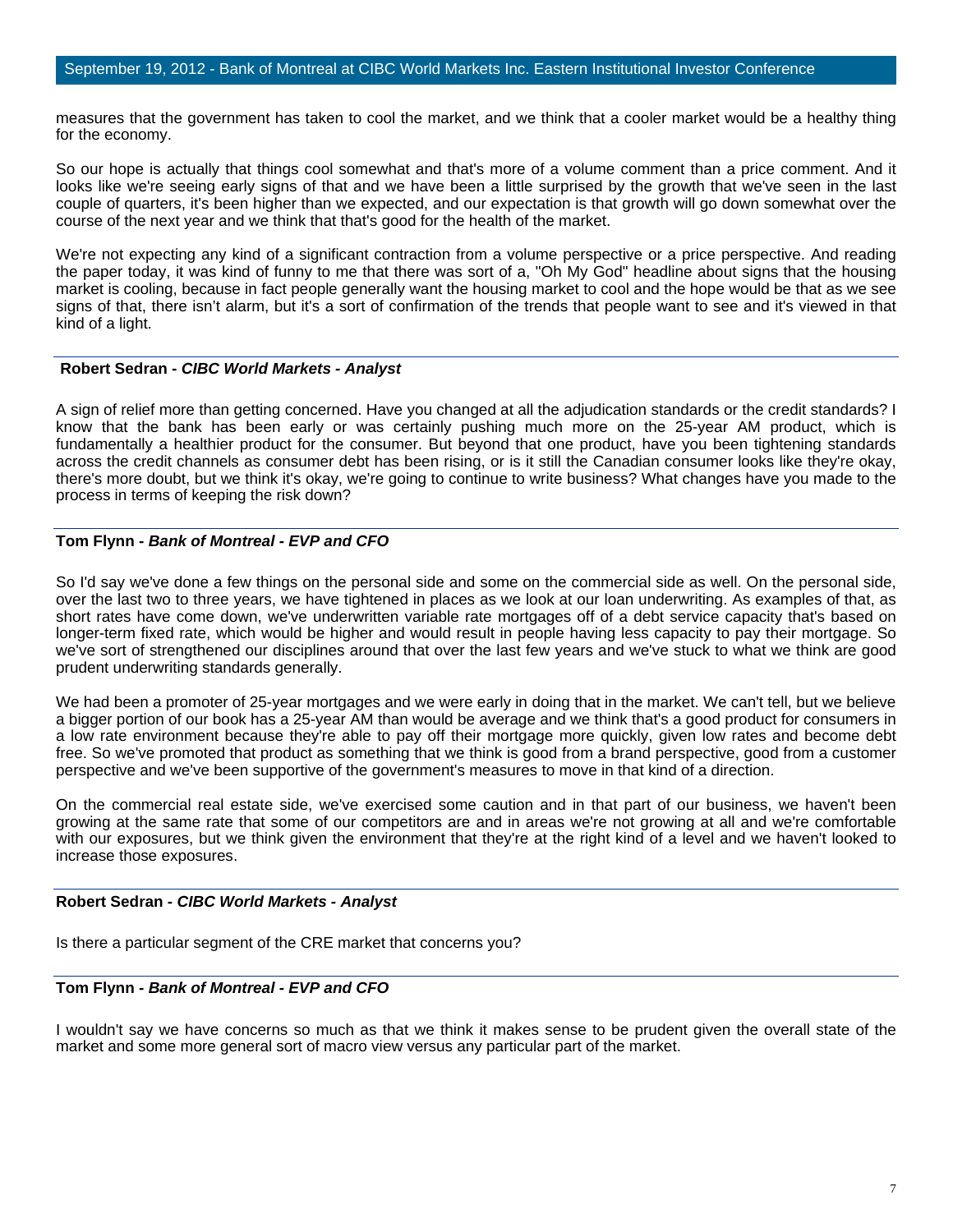# **Robert Sedran -** *CIBC World Markets - Analyst*

Okay. So the expense picture for the bank as a whole is obviously clouded by the synergies that are coming in. So if you can kind of strip out the M&I impact on the bank overall, are expenses still a potential upside as we look into 2013 in terms of the ability to secure some operating leverage or are you expecting to have to reinvest still in the Canadian branch network and to reinvest in the Capital Markets franchises and so operating leverage can be tough for next year? We keep waiting for expenses to be the theme, and it seems always to be the next year as opposed to this year, what do you think about the outlook in 2013?

# **Tom Flynn -** *Bank of Montreal - EVP and CFO*

Well, we think we're doing pretty well in 2012. So in our third quarter, stripping out the impact of acquisitions and also the impact of a stronger US dollar, our expenses were down quarter over quarter and were basically flat year-over-year. And so we have been focusing on what we call productivity at Bank of Montreal and have a formal effort underway to do that and think that that focus contributed to what we saw as good expense growth numbers quarter over quarter and year over year.

And our expectation is that revenue growth in parts of the business over the next year or two will be lower than we've seen over the last three to five years and with that it will make sense to focus on expense and productivity, part of which is driving revenue in different ways and we're very much focused on that and think that it will be a part of the story for next year and I think that there's opportunity for us there.

## **Robert Sedran -** *CIBC World Markets - Analyst*

Is there an element of project spending that is easy enough to -- not turn off and on, but to slow and accelerate that you can actually manage the expense outlook a little bit more aggressively if you think things are slowing or are these projects or is there spending going on that it's just stuff that has to happen because you're sort of spending now for growth in 2015, 2016 and beyond?

#### **Tom Flynn -** *Bank of Montreal - EVP and CFO*

Yes. It's a bit of both. So we have a large program of IT spend. We manage it as a portfolio and our experience has been that once you decide to do something and you've started to do it, you're best to keep on going because if you slow it down, you end up spending more money ultimately to finish the project than you otherwise would and it's disruptive to the employee base because you're stepping on the accelerator and the gas.

So once we commit to doing something, we tend to keep on going. We do manage the size of the portfolio based on the outlook. So in places where growth expectations slowed, we would reduce our project spend, on the margin from a new project spend perspective.

What we're trying to do though is not cut discretionary IT spending and in fact, as we've looked at our budgets, we don't want to do that because the returns on that spend typically are quite high and we're trying to, as we look at our cost base, look at just how we can manage the bank in a more efficient manner.

We're looking at the big core processes that exist in the operations. So for example, the processes that we would have supporting the on-boarding and servicing of mortgages and we're dissecting those processes to try to make them more lean and more automated, and with that to lower our cost base. So we're trying to get at the fundamental drivers of the cost base and to lower those as opposed to just cutting expenses that are more discretionary at the margin.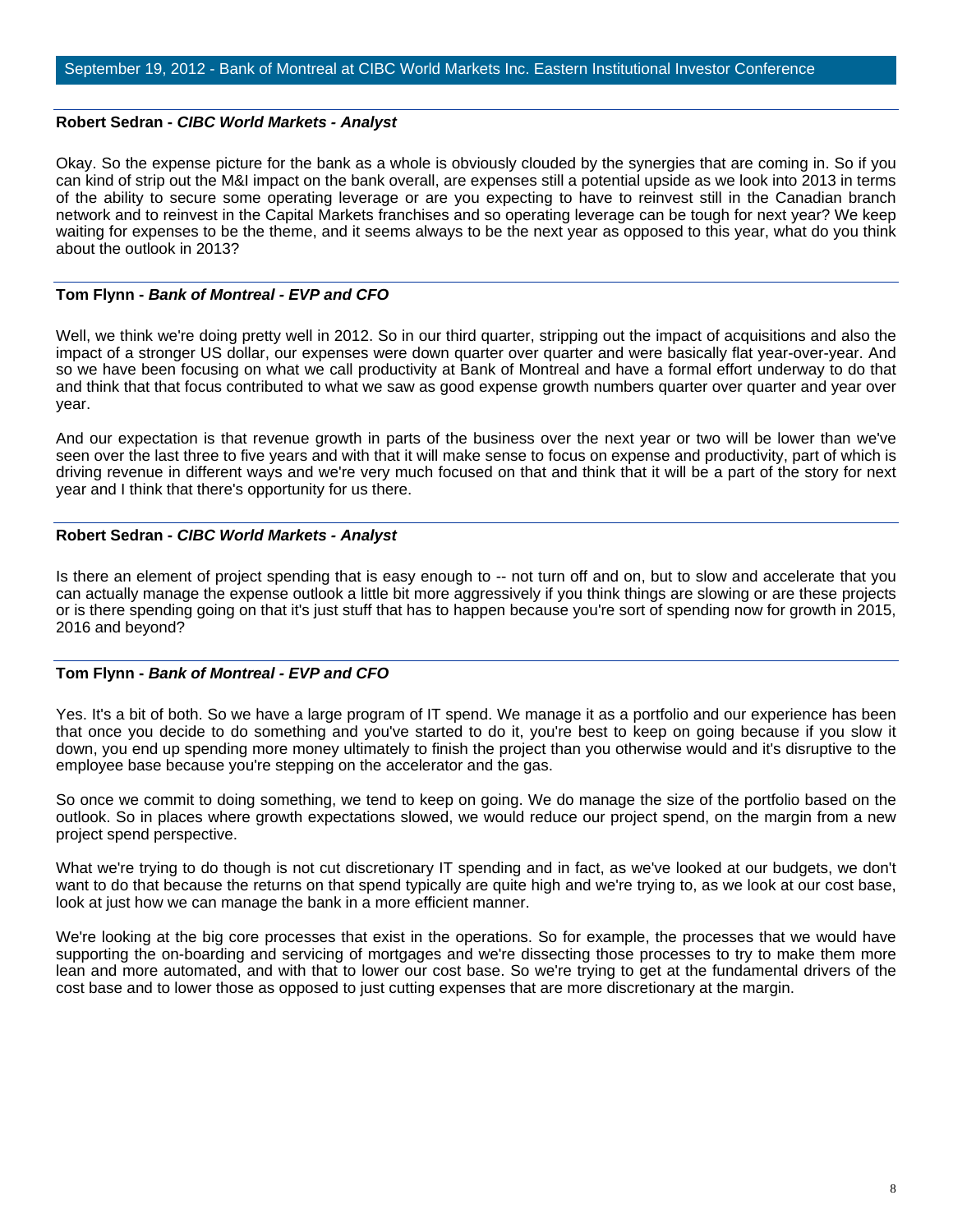## **Robert Sedran -** *CIBC World Markets - Analyst*

Do you think that the retail, like the P&C bank efficiency ratio can get into the mid 40's or is 50% kind of the level as far as you can push that thing, I mean there's a level at which I guess you have to spend, right?

# **Tom Flynn -** *Bank of Montreal - EVP and CFO*

Well, there's absolutely a level at which you have to spend. We're running sort of 50%, 51% year-to-date in our personal and commercial banking business in Canada and we would absolutely expect that number to move into the 40s, aren't expecting it to move into the mid-40s in the near term, but we want to manage that number down through time.

We don't think we'll be a low-cost producer in that business because our model is somewhat more service oriented than some of the other banks. We think that makes sense from a customer perspective and from a revenue perspective, but with that comes some costs, and so we aren't targeting to be at the level that the lowest-cost banks would get.

#### **Robert Sedran -** *CIBC World Markets - Analyst*

I want to ask a question about the insurance business. I have to assume that you probably could not have foreseen the level of interest rates that we actually got when you purchased the AIG Life business in Canada. But, so leaving aside the fact that profitability has probably been not what you'd hoped for, how good has been the ability to cross-sell that product and to cross-sell that business into the advisor network? And can you talk a little bit operationally about how it works within the bank? Is it the uptake and how it's working out from an operational perspective?

## **Tom Flynn -** *Bank of Montreal - EVP and CFO*

So we're very happy with the acquisition overall, bought the AIG business at just a little bit over book at a good time, and so it was a well-priced acquisition. We did not foresee the rate environment and so we've taken some hits on the rate side. The returns were still positive, and away from the impact of rates, the income is meaningfully ahead of the business case that we had at the time that we did the acquisition. And we found a few sources of sort of synergy, which isn't quite the right word on the revenue side.

Firstly, we are selling the product through our distribution channels, including our investment advisor channel, and have had very good success at increasing the percentage of insurance that we sell overall coming from our own product. And it's still an open shelf and a competitive shelf, but we're getting a bigger share of the pie with a very competitive offering and we've seen good take-up on that and we're pleased with that.

And we've also found that in both the direct part of that business and the insurance brokerage part of that business, people have welcomed the sort of stability that comes from the bank brand. And so at a time when there was some question about the health of the financial system having a large Canadian bank branded product has been a positive in both of those markets. So the sales have been better than expected and we feel very good about the transaction and how the business is performing.

#### **Robert Sedran -** *CIBC World Markets - Analyst*

Okay, we've got about a minute left, which is a tough time in which to just address one topic, I did want to talk about was the commercial lending side of the business. It feels like as much as it's a more optimistic take on loan growth on that side, it also feels like competition is picking up as well. Is it more on price or is it more on the terms that people are willing to lend at, that you see in the competition and does it concern you?